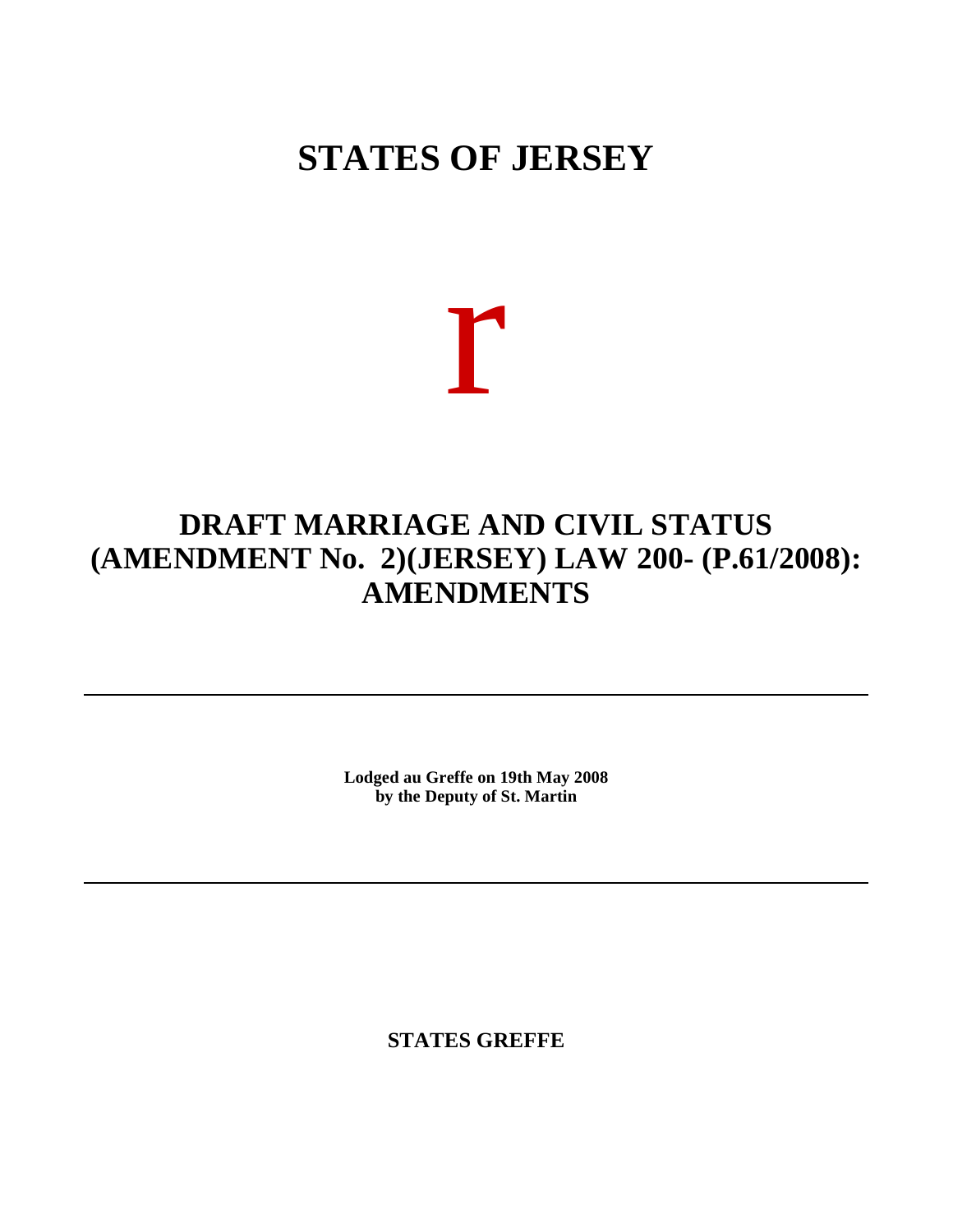#### **1 PAGE 9, ARTICLE 3 –**

In the inserted Article 59A, for paragraph (1) substitute the following paragraph-

"(1) The father and mother of a child may, on registering or re-registering their child's birth, pursuant to Article 51, 52, 55, 56, 57, or 58, choose the name to be registered as the child's surname."

#### **2 PAGE 10, ARTICLE 3 –**

In the inserted Article 59A, in paragraph (4)(a) for the words"the father's surname" substitute the words "subject to paragraph (6), a surname that consists of the father's surname and the mother's current surname, in their alphabetical order".

#### **3 PAGE 10, ARTICLE 3 –**

In the inserted Article 59A, in paragraph (4)(b) for the words"the mother's maiden surname" substitute the words "the mother's current surname".

#### **4 PAGE 10, ARTICLE 3 –**

In the inserted Article 59A, in paragraph (5) for all of the words following the words"the surname of a child" substitute the words "who is not of full age and whose birth was first registered before this Article came into force".

#### **5 PAGE 10, ARTICLE 3 –**

In the inserted Article 59A, after paragraph (5) add the following paragraph-

"(6) Where either the father's or the mother's surname is double-barrelled or otherwise consists of more than one word, only the second or, as the case may be, the last, of those words shall be used for the purposes of paragraph  $(4)(a)$ .".

#### **6 PAGE 10, ARTICLE 3 –**

In the inserted Article 59A, at the end of the Article add the following paragraph-

"(\*) For the purposes of this Article, a mother's current surname is whichever of her maiden name, a surname acquired by her by marriage, or a surname acquired by her by deed poll, is the name by which she is known.".

#### **7 PAGE 11, ARTICLE 4 –**

In paragraph 1 of the inserted Schedule 2A, for all of the words following"in the case of a child" substitute the words "who is not of full age and whose birth was first registered before this Article came into force"

#### **8 PAGE 11, ARTICLE 4 –**

In paragraph 2 of the inserted Schedule 2A, for subparagraph  $(1)$  substitute the following sub-paragraph –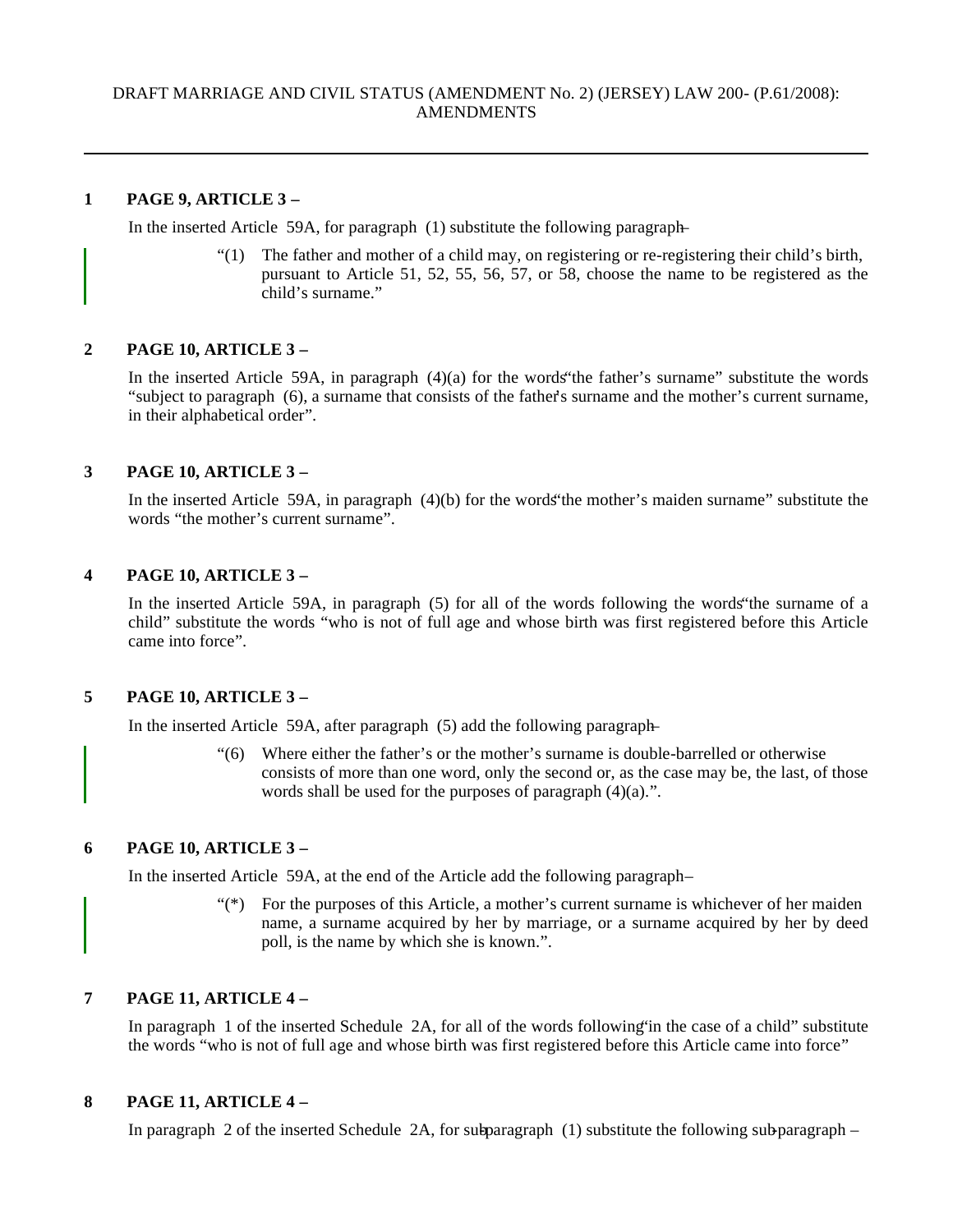- (1) The registrar shall, upon payment of the prescribed fee, re-register the child's birth, so as to record the name chosen as the surname for the child by both the father and mother, where the choice of the father and mother of a child is evidenced by-
	- (a) their joint request for re-registration; or
	- (b) where only one of them re-registers the birth
		- (i) the request of the person registering the birth, and
		- (ii) the production of a declaration made by the other of them stating his or her choice.".

#### **9 PAGE 11, ARTICLE 4 –**

In paragraph 2 of the inserted Schedule  $2A$ , after subparagraph (3) add the following sub-paragraphs –

- "(4) When re-registering the surname of a child under this paragraph, the father and mother may also re-register the child's forenames.
- (5) The choice of forenames of the father and mother shall be evidenced in accordance with sub-paragraph  $(1)(b)$ ."

#### **10 PAGE 11, ARTICLE 4 –**

In paragraph 2 of the inserted Schedule 2A, at the end of the paragraph there shall be added the following sub-paragraph –

- " $(*)$  Where either the father or mother of the child is deceased
	- (a) any reference in this paragraph (apart from sub-paragraph (3)) to the father and mother shall be construed as a reference to the survivor of them; and
	- (b) the evidence required for the purposes of sub-paragraph  $(1)(b)$  shall be the request of the survivor of them for re-registration."

DEPUTY OF ST. MARTIN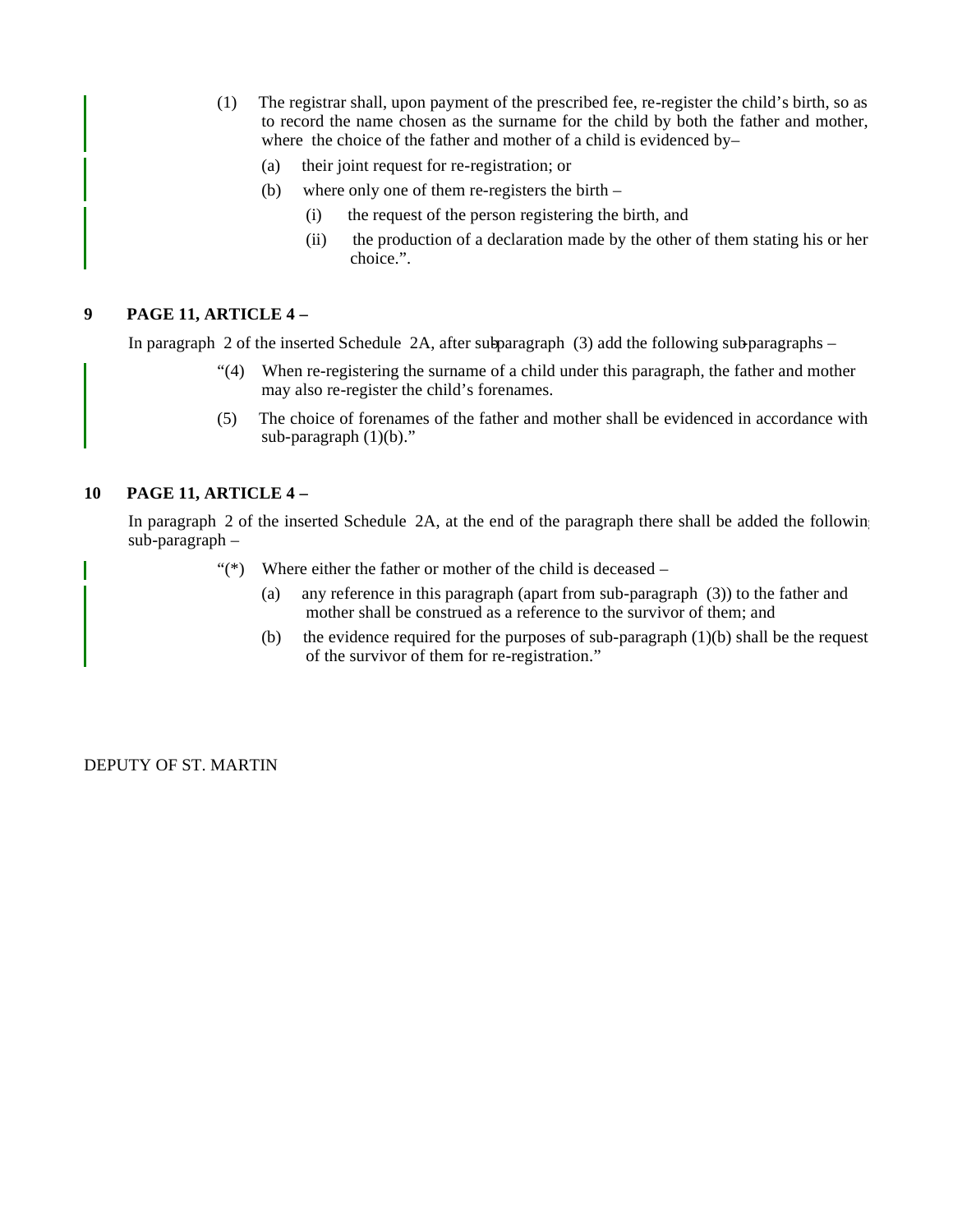#### **REPORT**

The Minister for Home Affairs has proposed an amendment to the Marriage and Civil Status (Jersey) Law 2001 that allows married and unmarried parents to select between three options for the surname of their child. The three options are the maiden surname of the mother, the surname of the father or a combination of the two. The amendment also allows parents to jointly re-register any child registered after 1st May 2002 with one of the three options.

I believe that six further changes to the Minister's amendment are necessary to remove unfairness and inequality. The first amendment gives parents a free choice of surname. The second amendment deals with what happens where the married parents of a child do not agree on the child's surname, i.e. the default position. The third amendment deals with the situation where unmarried parents cannot agree on a surname. The fourth amendment deals with the extent of the retrospective effect of the changes. The fifth amendment deals with the position where one of the parents has deceased between the birth of the child and the date of re-registration. The sixth amendment allows for consequential amendments to the child's forenames.

#### **Relevant International Conventions and Recommendations**

In proposing these amendments I have taken into particular consideration two international provisions. The first is the Council of Europe Recommendation No. 1271 (1995) on Discrimination Between Men and Women in the Choice of a Surname and in the Passing on of Parent's Surnames to Children. The Council of Europe is the body that passed the European Convention on Human Rights. While the Recommendation is not legally binding, it is certainly something that the States should take into consideration in passing new legislation.

The Recommendation states:

- *1. The Assembly recalls that a name is an element which determines the identity of individuals and that, for this reason, the choice of name is a matter of considerable importance. Continued discrimination between men and woman in this area is therefore unacceptable.*
- *2. Many countries have introduced legislative reforms in recent decades with the aim of gradually achieving equality between the sexes in respect of the legal system governing surnames. Other countries have, however, retained the traditional legal systems based on criteria which are often double discriminatory, discriminatory between mother and father and discriminatory in terms of whether the child is born in or out of wedlock. Accordingly, a determined effort needs to be made to ensure that the legislation of all council of Europe member states is quickly brought into line with the major principles of equality.*

Also relevant is the United Nations Convention on the Rights of the Child. While Jersey is one of the few countries in the world not to have signed up to the Convention, it is of course important that the States should try as far as possible to ensure that the provisions of the Convention are complied with.

Article 2 of the Convention states:

- *1. States Parties shall respect and ensure the rights set forth in the present Convention to each child within their jurisdiction without discrimination of any kind, irrespective of the child's or his or her parent's or legal guardian's race, colour, sex, language, religion, political or other opinion, national, ethnic or social origin, property, disability, birth or other status.*
- *2. States Parties shall take all appropriate measures to ensure that the child is protected against all forms of discrimination or punishment on the basis of the status, activities, expressed opinions, or beliefs of the child's parents, legal guardians or family members.*

Article 7 of the Convention deals with registration at birth and the right to a name:

- *1. The child shall be registered immediately after birth and shall have the right from birth to a name, the right to acquire a nationality and, as far as possible, the right to know and be cared for by his or her parents.*
- *2. States Parties shall ensure the implementation of these rights in accordance with their national law and their obligations under the relevant international instruments in this field, in particular where the child would otherwise be stateless.*

Read together, Articles 2 and 7 of the Convention mean that there must be no discrimination in the registration of a name at birth and in particular no discrimination on the basis of sex or birth.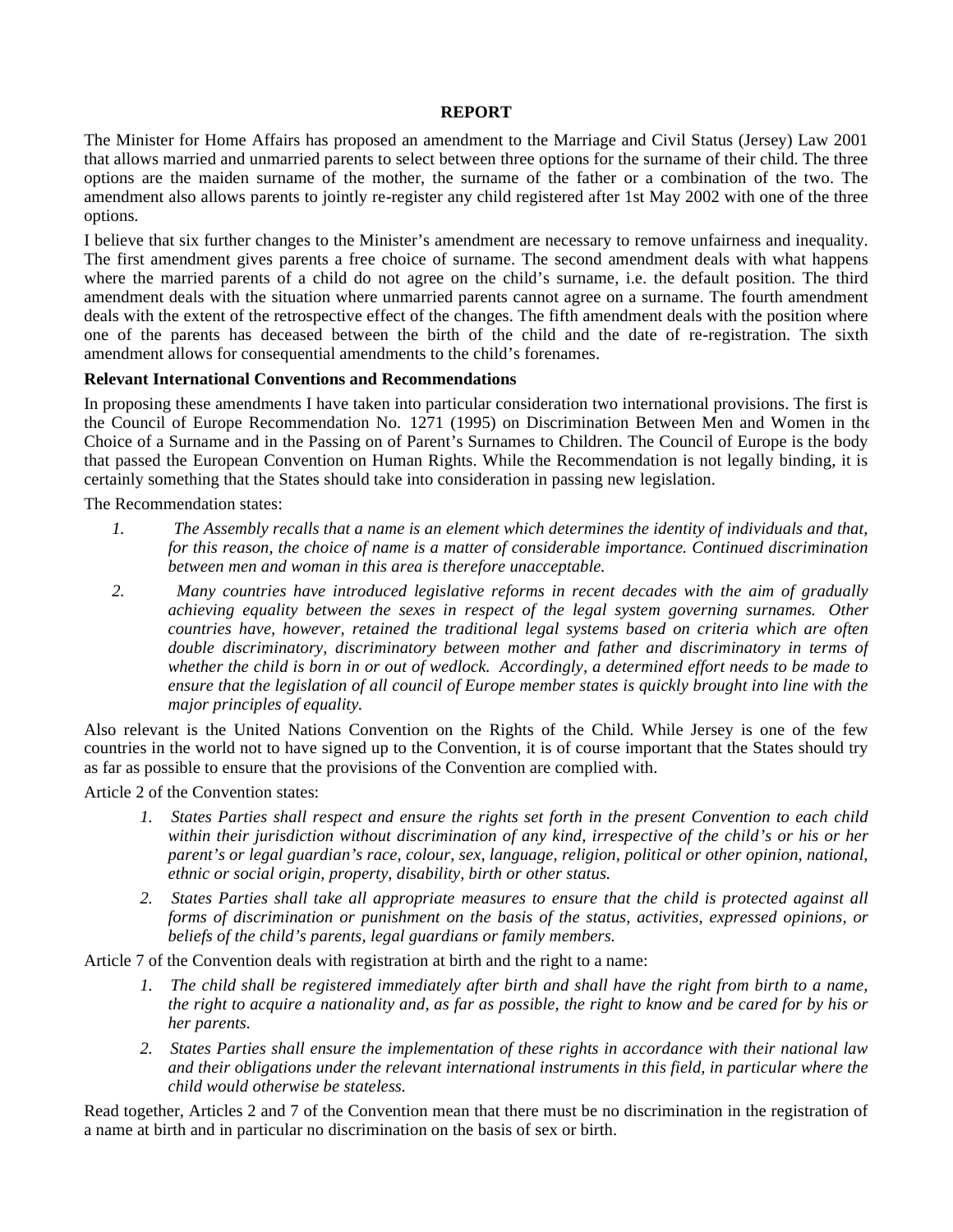In light of the above Recommendation and Convention it is important that in changing the law on registration, as far as possible all discrimination between men and women and between married and unmarried parents should be removed.

#### **First Amendment (1 and 8)**

Under the Minister's amendment a child can only be given a mother's maiden name, a father's surname or a combination of those two names. In my view the amendment is too restrictive and should be changed to allow the parents of a child to jointly choose any surname. I have been informed by Senator Ozouf that a completely free choice of surname was what he as President of the Etat Civil Committee intended to implement when the Marriage and Civil Status (Jersey) Law 2001 was passed.

It is important to note that both parents must agree on the surname. If they do not agree (or if there is no father recorded on the register) the default position described below applies. My reasons for believing that there should be a free choice of name are set out below.

- (i) Parents are already free to change their child's name by deed poll if they so desire. It is inconsistent to allow parents a free choice when they change a child's surname by deed poll, but not to allow a free choice at the time of registration.
- (ii) The fact that a woman cannot register her child with her actual surname rather than her maiden surname is wrong. A woman is entitled to retain her married surname upon divorce or becoming a widow. That name is her name as much as her former husband's and the woman should be permitted to pass that surname onto any child she may subsequently have. A particular reason for doing this could be that a woman wishes all of her children to have the same surname. Furthermore, a woman may change her surname by deed poll. Again, there is no reason why that name should not be passed to her children.
- (iii) Other cultures have different naming traditions. For example, in Iceland a child will generally take the father's forename with a different suffix for a boy or girl. Thus the son of Magnus will take the surname Magnusson. There is no reason why people living in Jersey from different cultural traditions should not be able to follow those traditions, especially where their stay in Jersey is only temporary.
- (iv) Ultimately, parents are the best judges of what is in the best interests of their own children. If they feel that a surname other than that of the biological parents is in the best interests of the child then they should be free to choose that name.
- (v) Parents in the UK have been free since at least 1953 to choose any surname for their child. The Minister has not presented any evidence to suggest that there has been any problem with the law in the UK or that parents act inappropriately or cause embarrassment to their children or others.
- (vi) If Jersey adopts a more restrictive approach than other countries, parents moving to Jersey may find that children born in Jersey are registered with different surnames than children in the same family born outside Jersey. It is obviously in the interests of children that as far as possible children born of the same parents should be registered with the same surname.

#### **Second Amendment (2, 5 and 6)**

The second amendment relates to the position where married parents cannot agree upon a surname for their child. Under the Minister's proposal where the parents are married, but cannot agree on a surname, the default position is that the child will take the father's surname. In other words, a married father has a veto on what the child's surname will be.

I believe that giving a married father a veto is inherently wrong. It is demeaning for the woman for her choice of surname to be given less value that the man's. As far as possible, married parents should be put in an equal position. If they cannot agree (which is only likely to happen where the parents have different surnames) the child should take a combination of both surnames in alphabetical order. The mother's surname will be the surname by which she is currently known. If one or both parents have a double-barrelled name, the child should take the final surname from each. Thus, the child of Helen Smith-Brown and John Vine will take the surname Brown-Vine.

While it will not be possible to change the child's surname on the register at a later date, it will be possible if the parents agree or by order of the Court for the child's surname to be changed by deed poll.

#### **Third Amendment (3 and 6)**